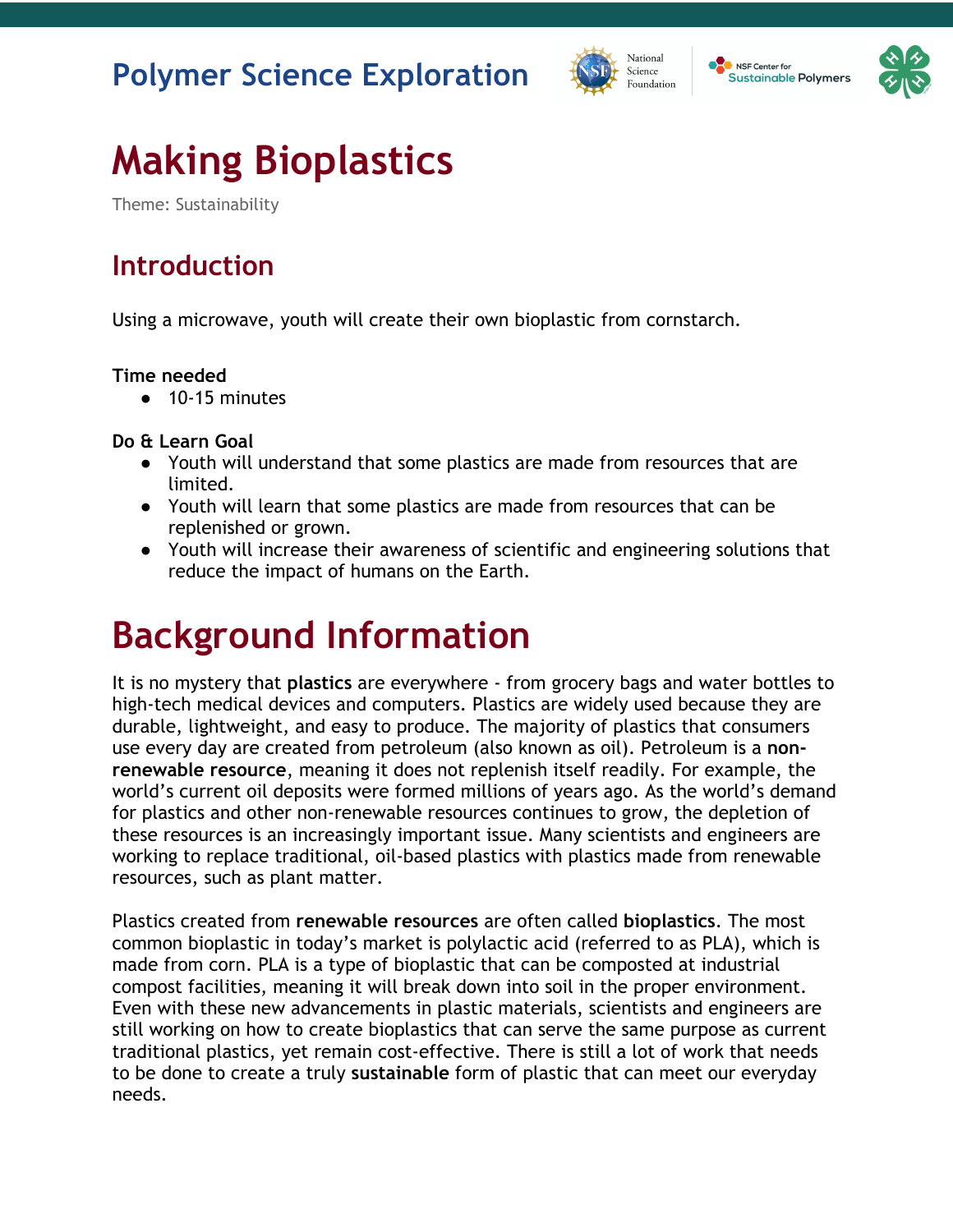The time scale used when considering if a resource is renewable can be a challenging concept for young people. For example, trees may take many years (which may seem like forever from the youth perspective) to replenish, but if managed properly, trees are considered a renewable resource. It may be helpful to frame these time scales as whether or not they can occur within a person's lifetime.

Renewable materials aren't automatically better for the environment. Factors in the creation, processing, transportation, use, and disposal of an item must be examined to determine the cost/benefits of using such a material.

## **Do!**

**Materials:** 

| Microwave oven<br>For each youth:<br>Zipper-top plastic bag<br>$\circ$<br>(sandwich or quart size<br>bag)<br>1 Tablespoon cornstarch<br>$\circ$<br>1 Tablespoon water<br>$\circ$<br>o 2 drops of corn/vegetable<br>oil<br>Food coloring (optional)<br>$\circ$ | Locate or provide microwave<br>access for group<br>• Collect materials for each youth.<br>You may have youth measure out<br>quantities themselves or provide<br>each youth with pre-measured<br>amounts.<br>Watch a video illustrating the basic<br>$\bullet$<br>procedure:<br>https://youtu.be/xLzal95x5MQ |
|---------------------------------------------------------------------------------------------------------------------------------------------------------------------------------------------------------------------------------------------------------------|-------------------------------------------------------------------------------------------------------------------------------------------------------------------------------------------------------------------------------------------------------------------------------------------------------------|
|---------------------------------------------------------------------------------------------------------------------------------------------------------------------------------------------------------------------------------------------------------------|-------------------------------------------------------------------------------------------------------------------------------------------------------------------------------------------------------------------------------------------------------------------------------------------------------------|

**Questions:**

- Explain what you know about plastics.
- Describe what you think are the advantages and disadvantages of making bioplastic.

**Procedure:**

- 1. Each youth should combine the cornstarch and water in a zipper-top plastic bag. Mix the two by squeezing the bag. After mixing, youth should add two drops of corn/vegetable oil. If desired, youth may also add a couple drops of food coloring. Again, mix the contents by squeezing them together in the bag.
- 2. Youth should close but not fully seal the bag. Leave a small vent in the zipper top opening. Microwave the bag and contents on high for 20-25 seconds. The bag and contents will be hot, use a pad to remove the bag or an adult should remove the bag from the microwave.